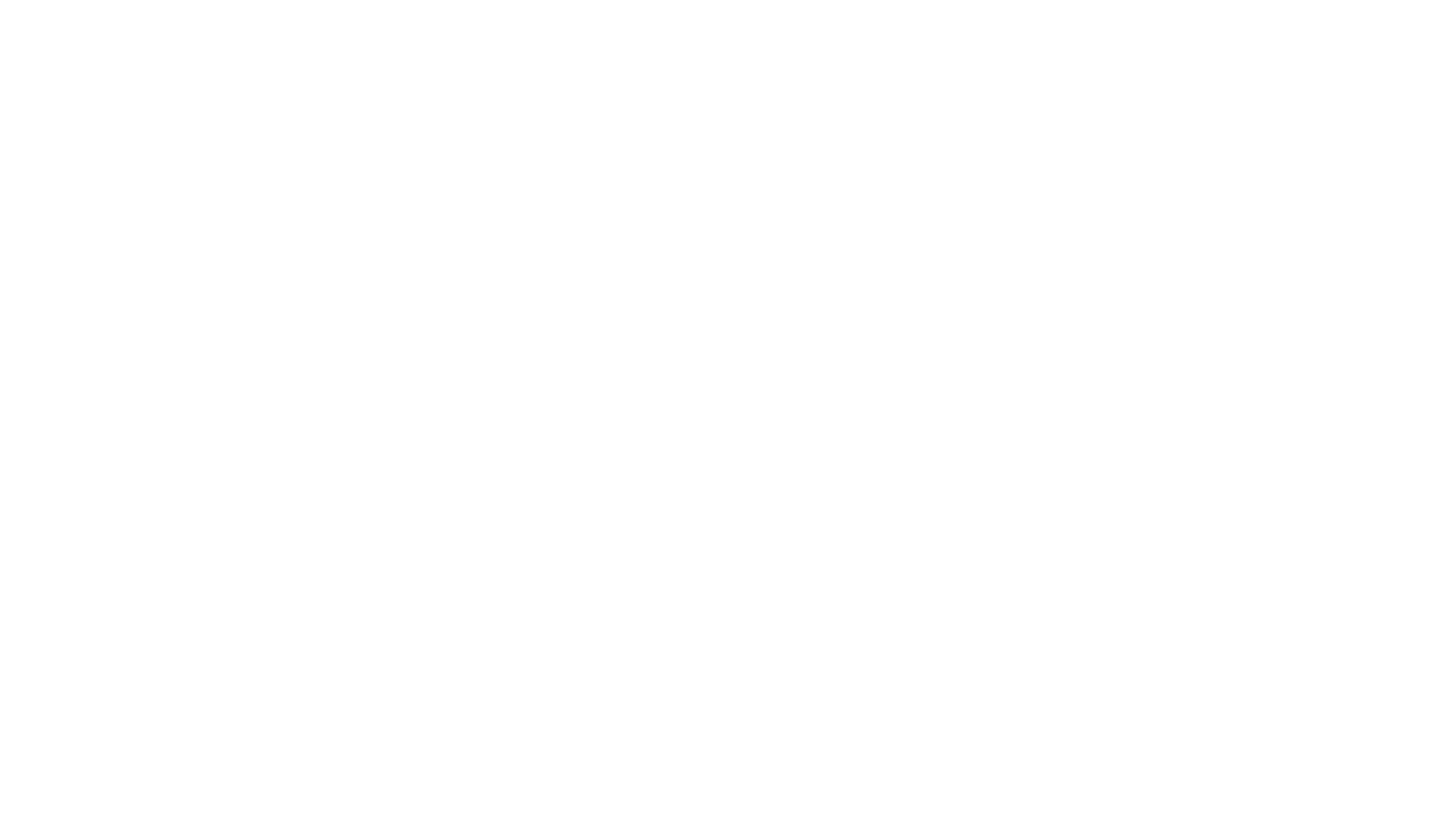#### List Bolt Quick And Efficient Ways To Build A Subscriber List That You Can Actually Monetize

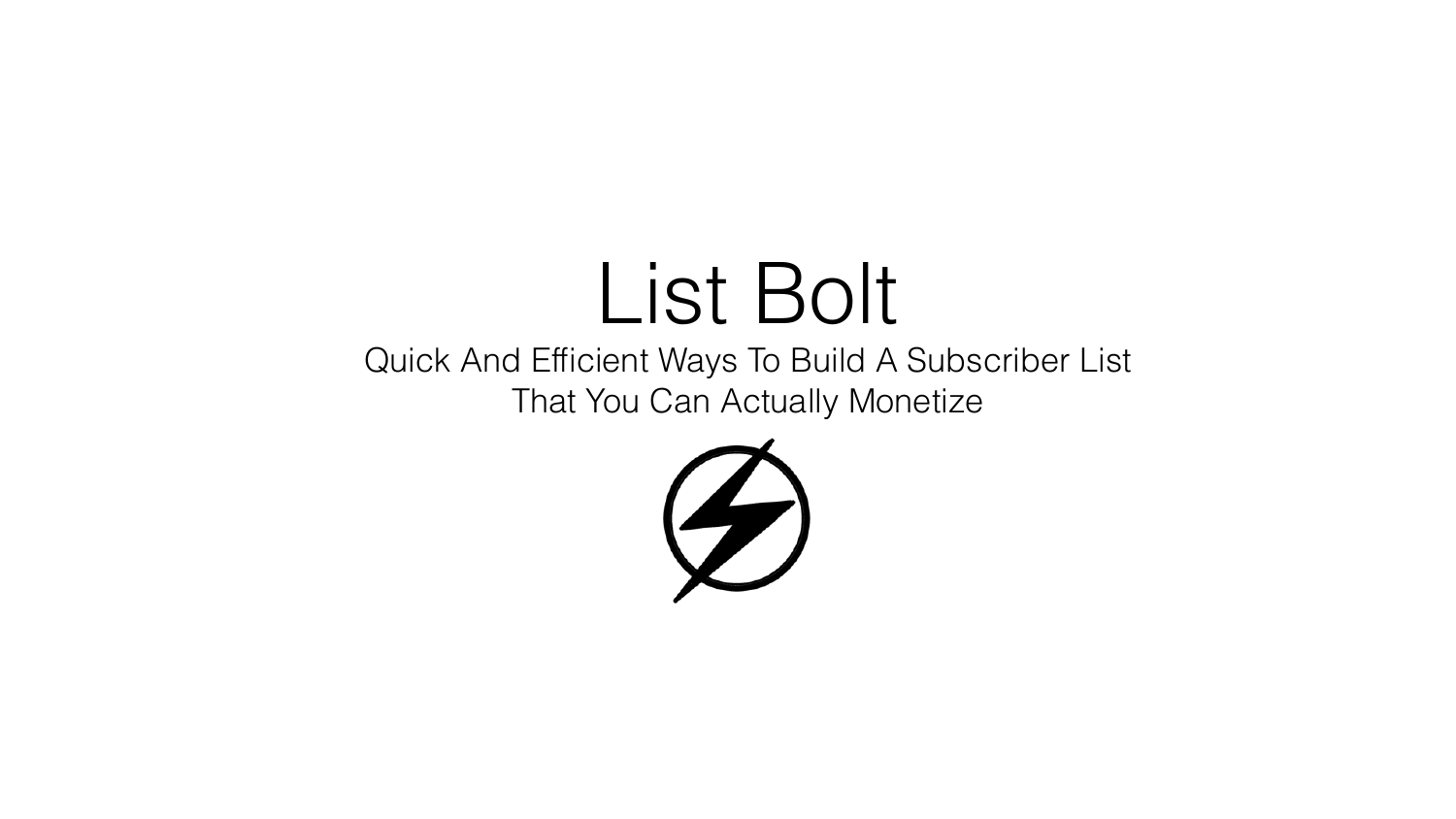#### Always Build A List With The End Monetization In Mind

Growth for the purpose of growth is etiology of the cancer cell which ends up killing the host. Creating a list should be purposeful and calculated so that you can properly segment it and make money from it long term.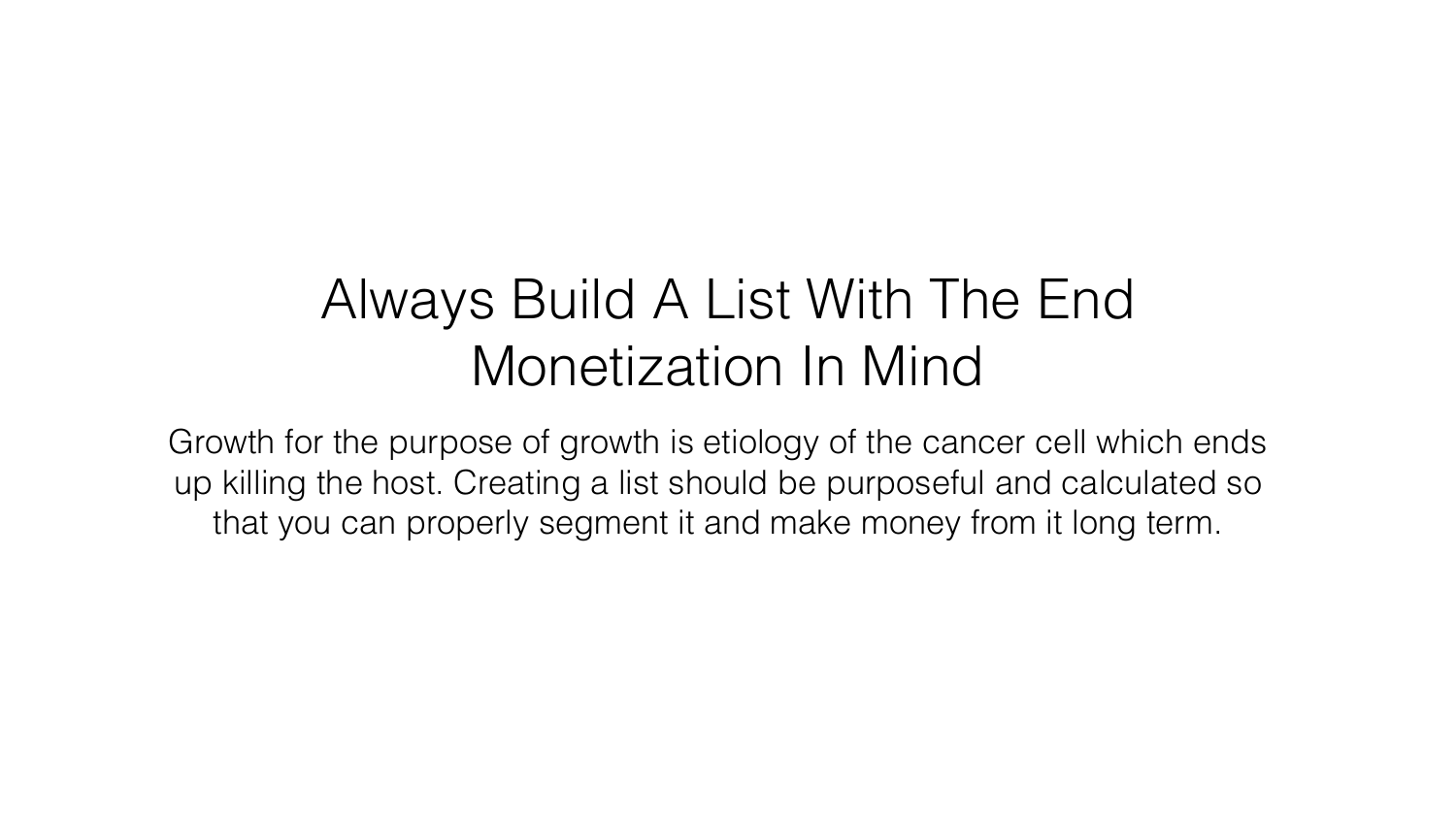# Landing pages / Squeeze pages

- Wordpress themes like optimize press and others come with built in lead capture pages also called "landing" or "squeeze" pages.
- 
- Leadpages is a platform that has many tested and proven high converting landing pages that you can customize to suit your needs.
- 
- In todays marketplace it is very important that your landing page looks good AND works properly on all mobile devices.
- 
- It's beneficial to use a 2 STEP OPTIN process where the visitor clicks a button (step 1) which opens a light box containing your for (step 2)



Double optin IS NOT required by law and it actually HURTS your conversion and list building efforts. However you may find some benefit in making them confirm.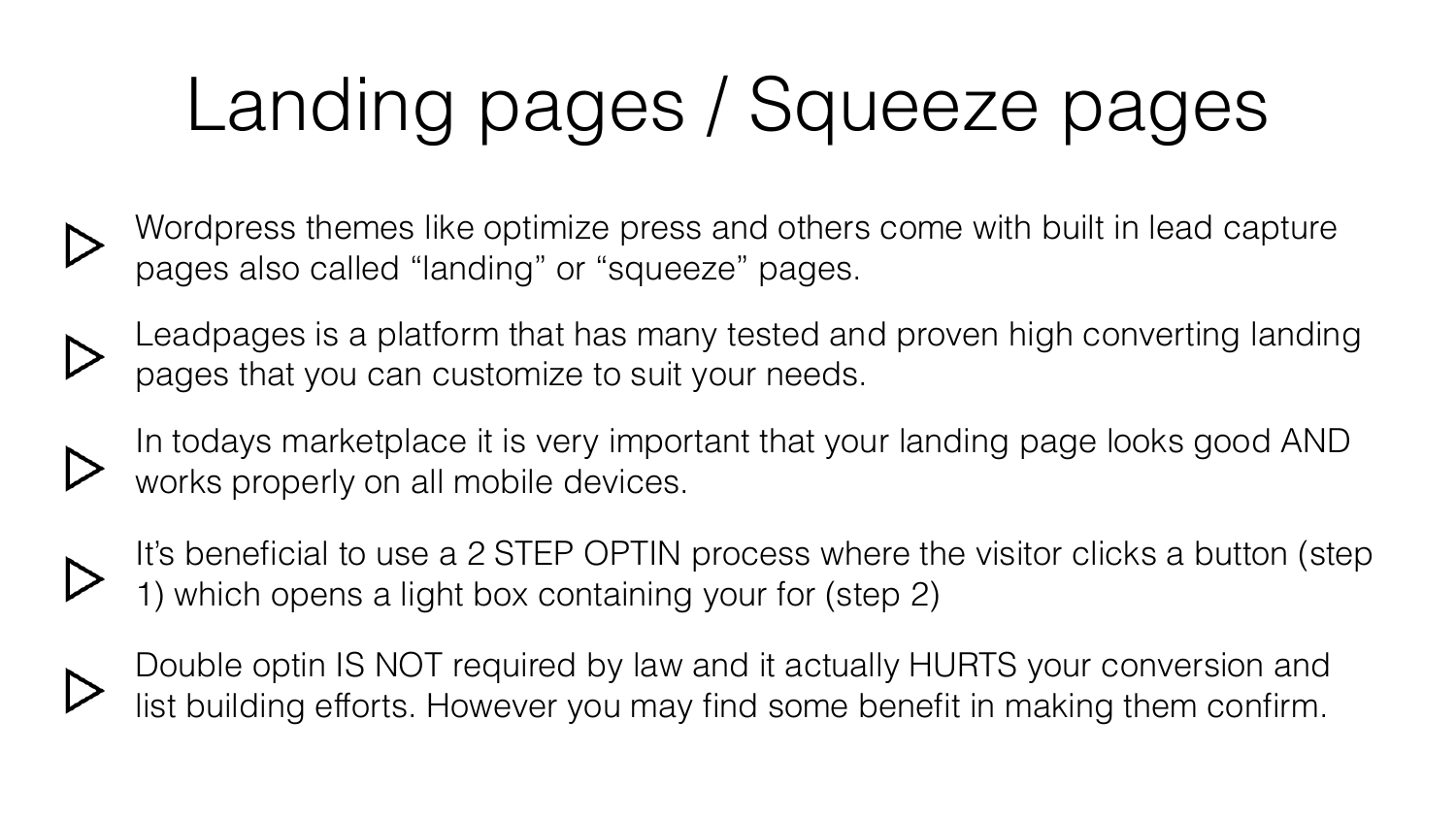## Free Reports / Giveaways

The giveaway item should be congruent with the needs of your traffic. This can be anything you can deliver digitally. Text documents, image files, media etc.



- Content can either be bought or created. Ideally you want the material to be unique but you can modify pre-existing material to make it your own.
- 
- Don't overdo it with too many flashy images on your landing pages. Simple is "usually" better for conversion but your product image should look awesome.



When creating material to giveaway you can use our 5-5-5 template to flesh out a video or a report. Use Google DOCs for simple reports or SPC for beautiful ebooks.



Ghost writers are an alternative for creating material when you find it difficult or

time consuming. Sites like Upwork can be very helpful at finding a writer.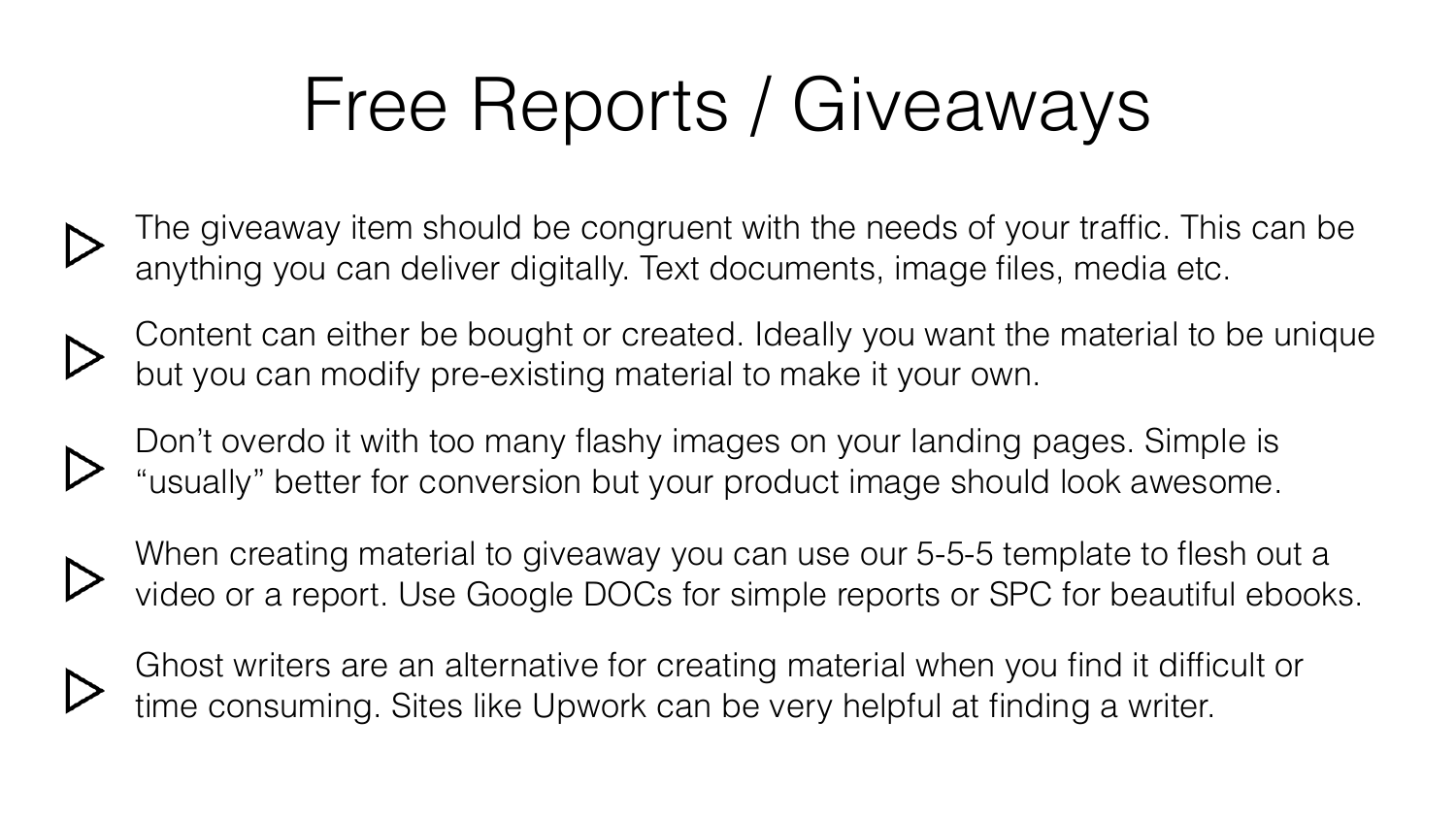## Viral Squeeze Funnels

It makes sense to ask each new subscriber to invite more people in order to get more free stuff. This is all about the "perceived value" of the bribes.



After the initial opt-in you should use a social inviter plugin like Buzzinar to incentivize visitors that attract more visitors. The reward must be worth it.



If your prospect invites people they should be taken to a more robust download page than those that don't. You can use a unique password to reveal hidden content.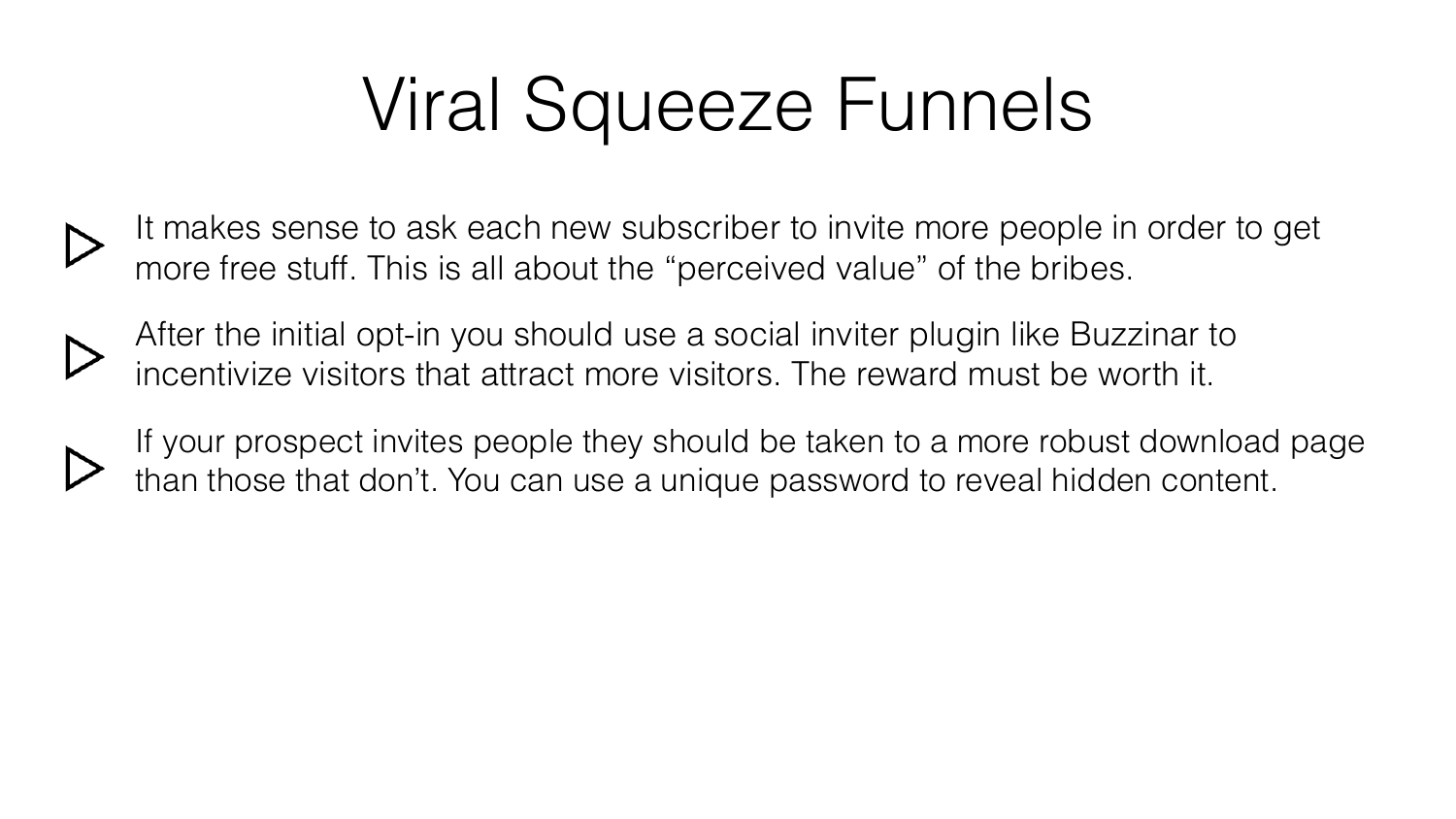## Monetization

You should have an exact monetization strategy before you even set out to build the list. The strategy should be evergreen, not just one or two products.



- Making money from your list will depend on the effectiveness of your email copy. You must essentially sell while building trust over time.
- Building a relationship with a subscriber will hinge on the VALUE that you can provide for their lives. If you are not valuable to them they will unsubscribe.
- 
- Broadcasting is a transient email method whereby you can bulk mail all subscribers one time to promote a specific product or event.



Sequencing - is a long term method of emailing whereby you queue up emails to

go out at specific intervals varying from the subscription date.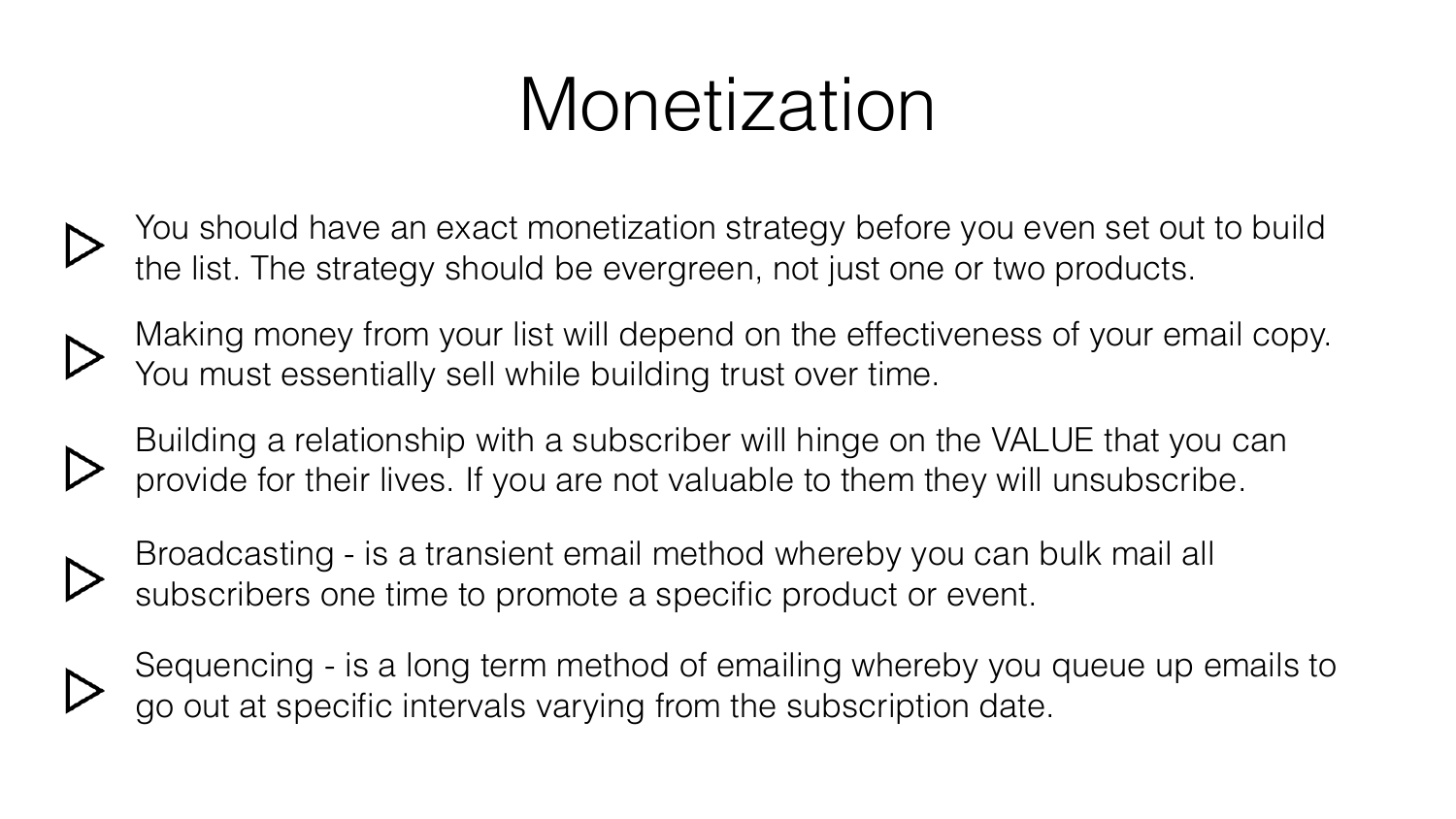### Tools Resources



The main tool for building your list will be an autoresponder service. I use and highly recommend Aweber but there are many others.



Your list is one of the most important assets you'll ever own and you shouldn't trust it to a free service. Free autoresponders may advertise to YOUR subscribers.



You can outsource your eCover graphics to GFX-1 or you can create your own using [eCoverFree.com](http://eCoverFree.com) but remember that image is everything.



Some marketers mail from their own server or hosting account using software like "RapidMailer". This has some advantages but also some BIG disadvantages.



You should seek to become a great email copy writer because a list is no good with bad sales copy. I recommend Commission Machine for some great training.